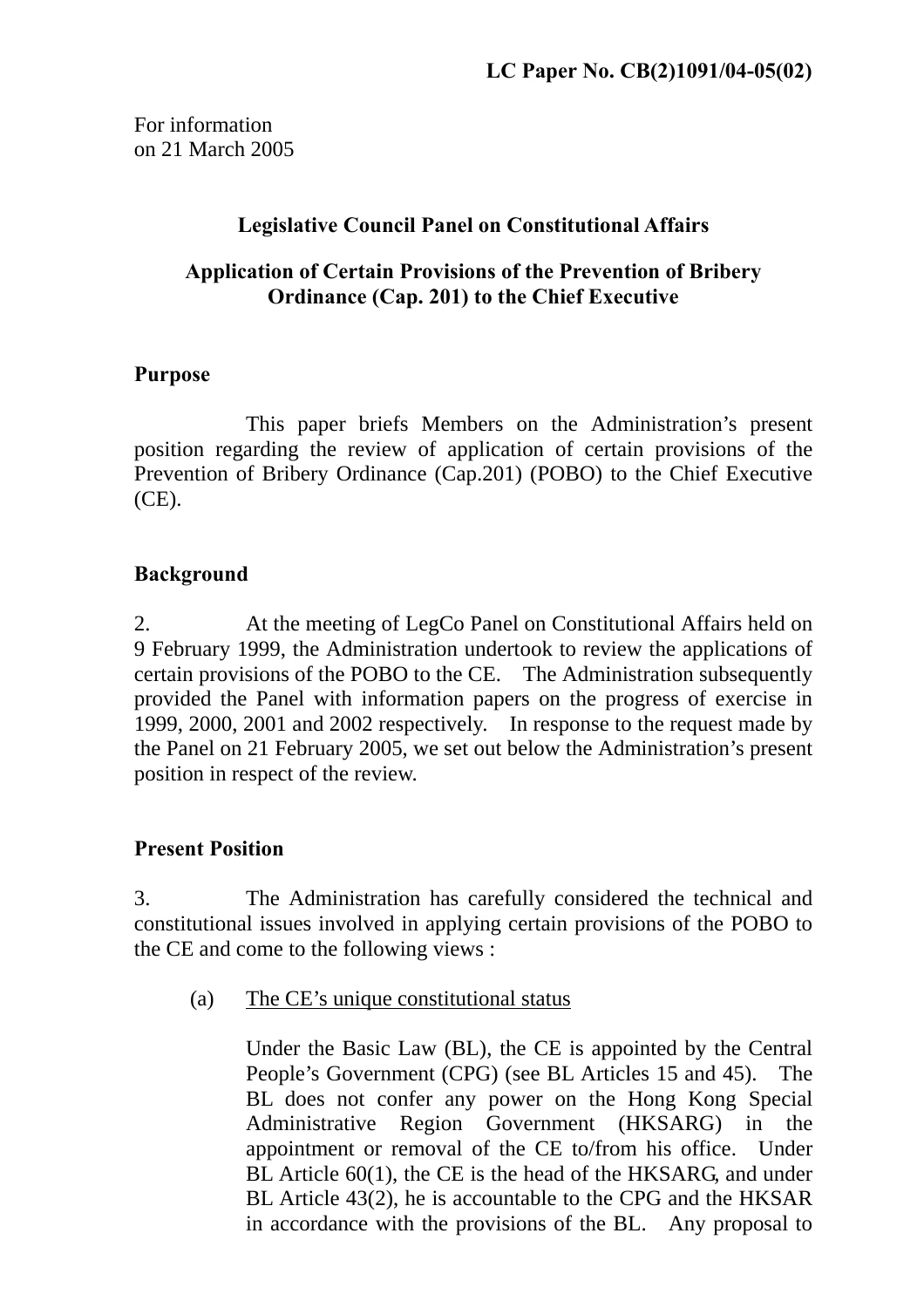extend the general standard of bribery prevention applicable to "prescribed officers"<sup>\*</sup> under the POBO for application to the CE must take into account the CE's unique constitutional position in the HKSAR.

(b) To reconcile the CE's unique constitutional status with an appropriate regulatory framework is a complicated matter requiring in-depth examination

Under the POBO, the offences of solicitation, acceptance and offer of advantages are generally premised upon the existence of a principal-agent relationship. Even civil servants are agents. They are employees of the HKSARG which, for the purposes of the POBO, is their principal. However, according to legal advice, the CE is not an agent of the HKSARG within the meaning of Section 2(1) of the POBO. The special constitutional position of the CE poses difficulties in fitting him within the structure of the existing offence provisions in the POBO. The Administration will further consider whether any legislative provisions for exclusive application to the CE should be given effect through amendment to the POBO or other legislative vehicles.

(c) The CE is already bound by the common law offence of bribery of public officer

It is already a common law offence for a "public officer" to accept a bribe and for anyone to bribe a "public officer". Legal advice is that the CE may fall within the meaning of "public officer" under the common law and would be liable to prosecution if he accepts a bribe even without any amendment to the POBO. According to section 101 I(1) of the Criminal Procedure Ordinance, Cap. 221, the maximum penalty for this common law offence is 7 years imprisonment and a fine of an unlimited amount.

4. Notwithstanding that the review on application of the POBO to CE is still underway, there are various measures in place to ensure that the CE is seen to be a person of the highest integrity and conduct. Under

 $\overline{a}$ 

<span id="page-1-0"></span><sup>\*</sup> In the previous papers submitted to the Panel on the discussion of this matter, "government officer" was used to denote "Crown Servant" as defined in the POBO. By virtue of the Law Amendment and Reform (Miscellaneous Provisions) Ordinance (Ord. No. 14 of 2003), the definition of "Crown Servant" has been replaced by that of "prescribed officer.